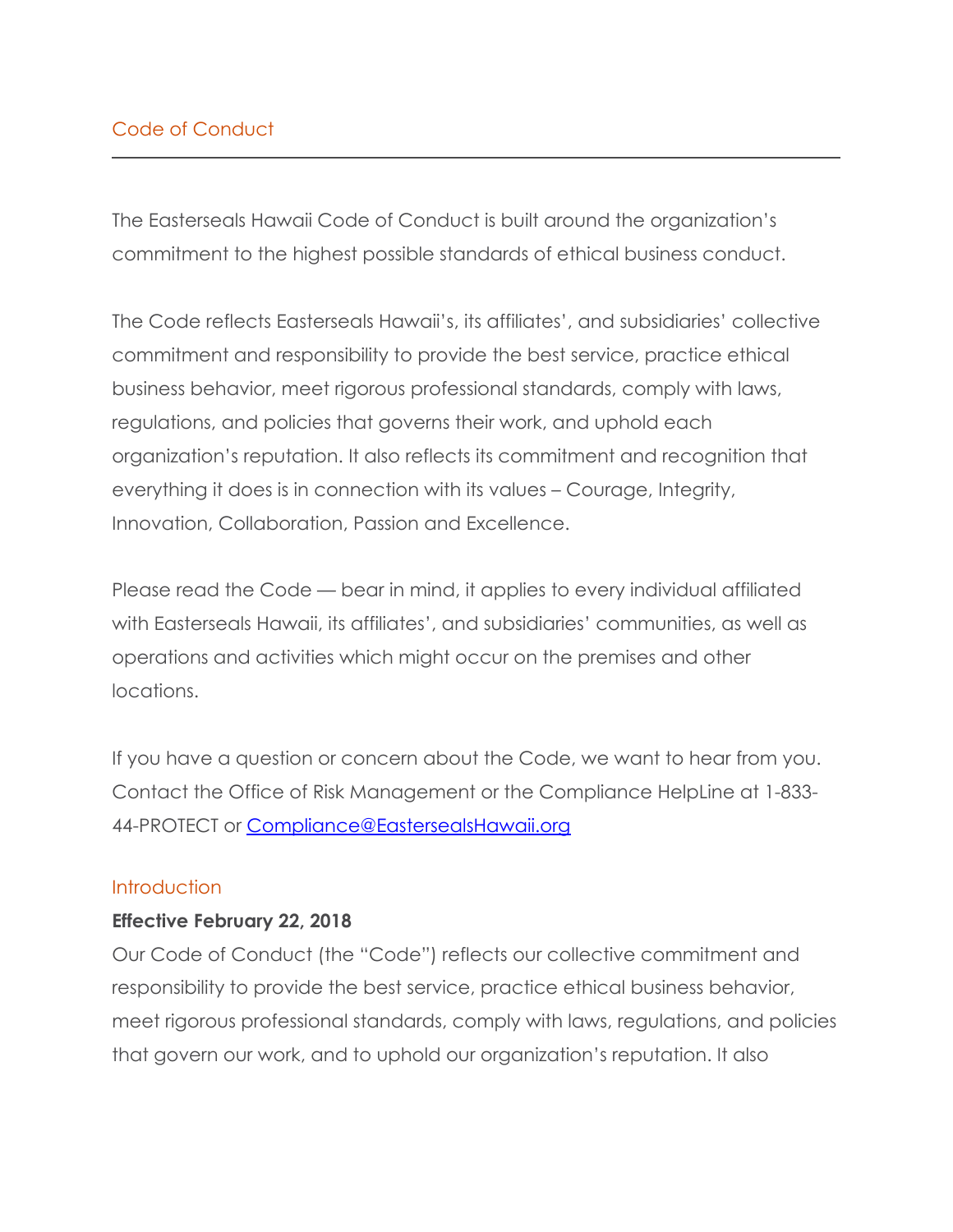provides the mechanisms for asking questions and reporting concerns or suspected violations without fear of retaliation.

The Standards described in our Code below, along with our Mission Statement, Purpose and Values serve as guidance in promoting ethical, honest and lawful decisions and actions for us as members of the ESH Community.

This Code and its related policies may not address every possible situation you may encounter, so it is up to you to use sound judgment and seek help whenever you need it. Talk to your Supervisor, or contact People and Performance, Quality or the Office of Risk Management (ORM) if you have any questions. In the event that more than one policy applies to any situation, all such policies will be applied to the fullest extent possible. If there is a conflict or gap in the individual policy provisions, the provisions of the policy that is most consistent with the Values of ESH and compliance with the law will be applied.

The Code may be modified as the organization continues to grow, and the norms of client care and business practices change. The current Code is available on the ESH Intranet (Confluence).

#### Our Mission

Easterseals Hawaii provides exceptional, individualized, family-centered services to empower people with disabilities or special needs to achieve their goals and live independent, fulfilling lives.

#### Our Purpose

To change the way the world defines and views disability by making profound, positive differences in people's lives every day.

#### Our Values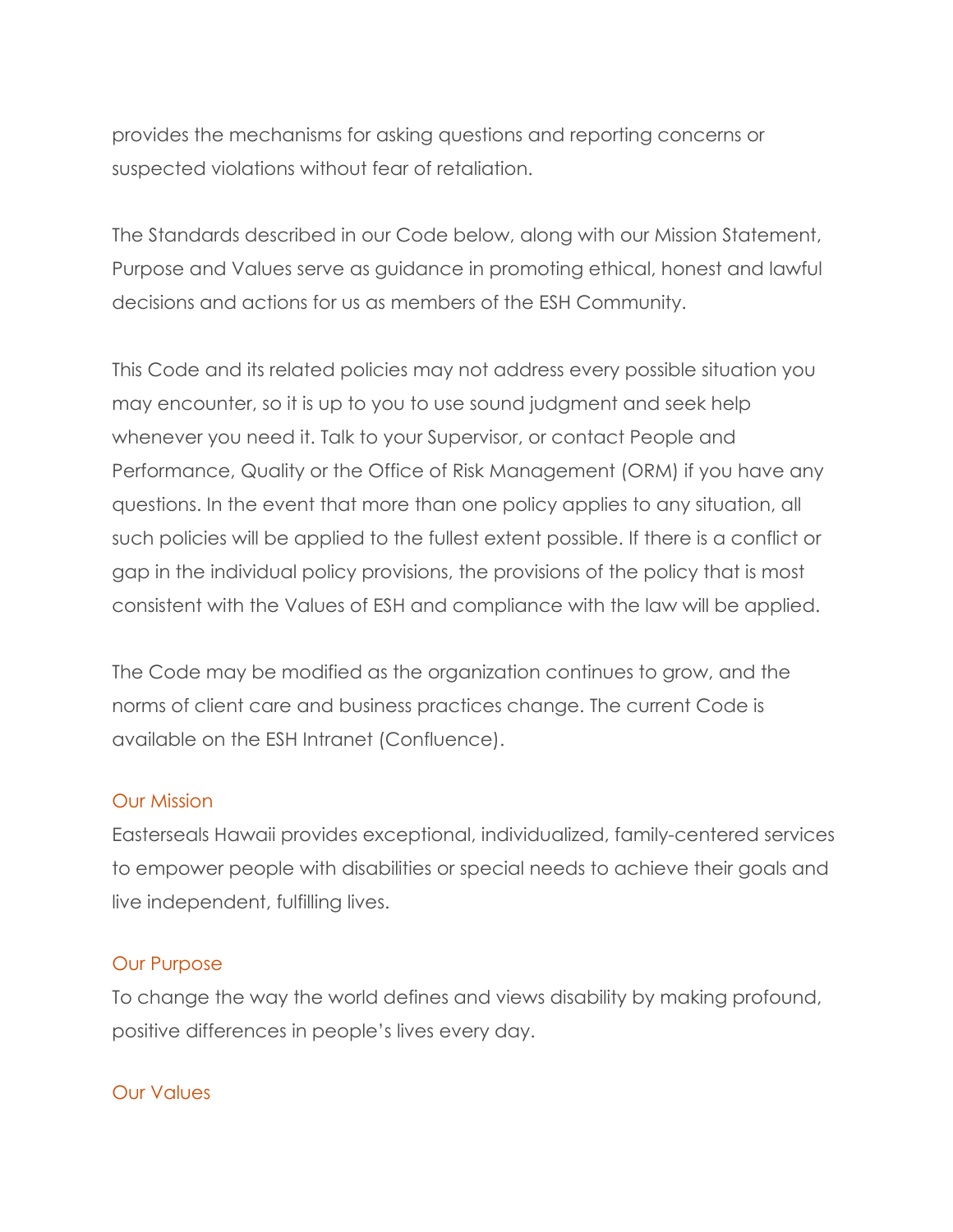ESH values Courage, Integrity, Innovation, Collaboration, Passion and Excellence.

## **Applicability**

The ESH Code of Conduct applies to every individual affiliated with Easterseals Hawaii and all of its Affiliates and Subsidiaries ("ESH") including employees, practitioners, volunteers, interns, students, researchers and board members. It also embraces consultants and vendors when they are contracted to do business for ESH and those who claim an affiliation or association with ESH. The Code of Conduct applies to all work, operations and activities of ESH, including clinical service delivery, which might occur both on-premises and other locations.

#### Your Responsibility

As members of the ESH Community, we are *each* responsible for upholding these high standards in our work and professional relationships.

## Duty to Report

You have an important role in assisting us to comply with laws, regulations, and policies. If you have a question, or concern or suspect a violation, it is your individual responsibility to ask about it or report it to the appropriate person. You can also contact the ESH Compliance HelpLine at 1-833-44-PROTECT. ESH takes all reports made to the Compliance HelpLine very seriously. Questions will be answered and all reports will be promptly investigated and appropriate corrective action will be taken, if warranted by the investigation.

## Additional Responsibilities of Managers and Supervisors

Managers and Supervisors have the additional responsibility of shaping a valuesbased culture within ESH. You are also responsible for:

• Staying current with regulatory changes, and complying with them,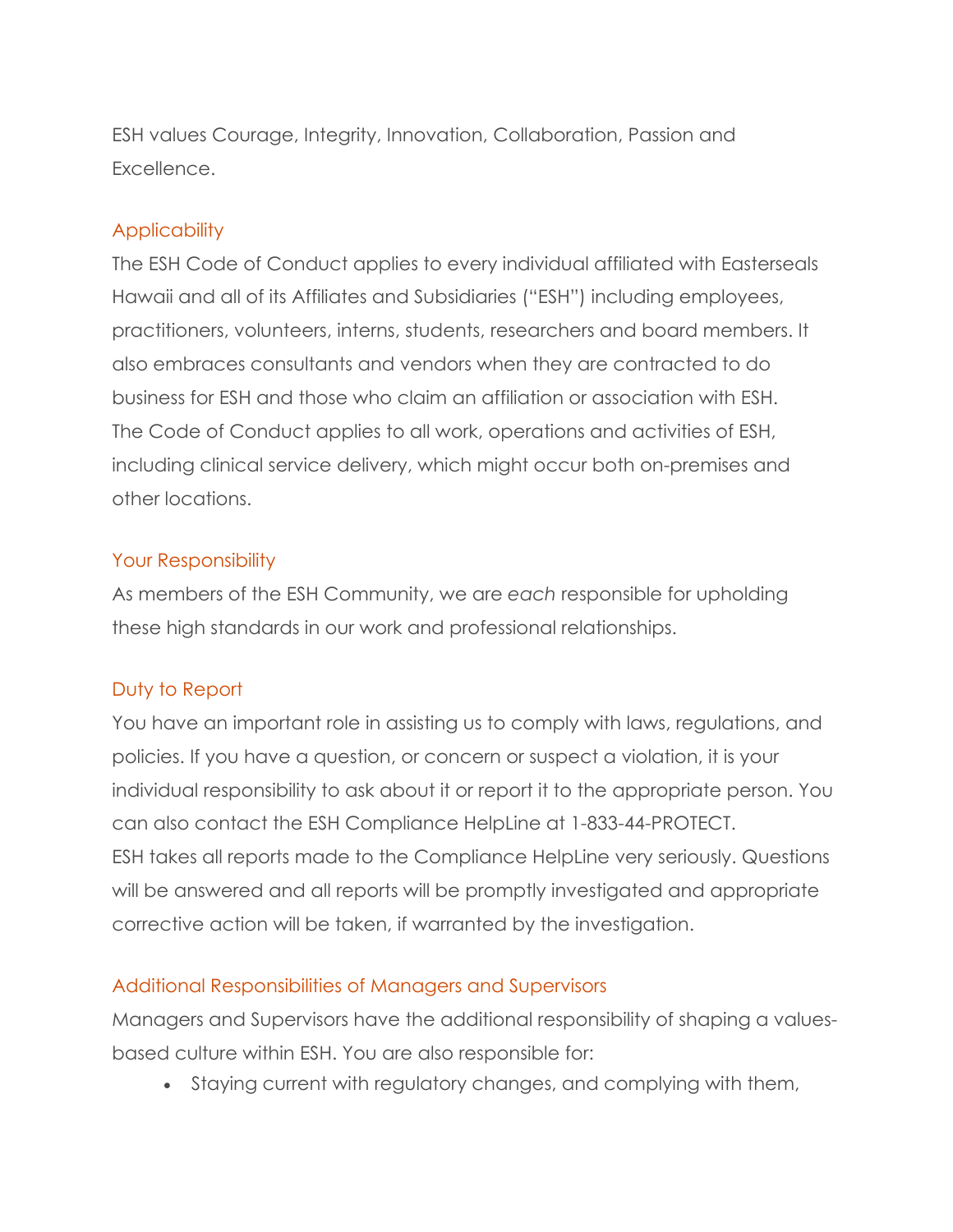- Ensuring alignment with ESH Strategy, Objectives, Operational Plans and Approved Frameworks,
- Identifying and reporting opportunities for improving operations through greater efficiency, quality, security and compliance and for promoting meaningful customer impact,
- Ensuring your department obtains necessary licenses, permits, approvals and authorizations before action is taken,
- Assisting your department in determining the appropriate person to notify when they have clinical, quality, compliance, privacy, operational or other questions, and
- Ensuring your staff completes all required training at the start of employment and subsequent mandatory annual and other periodic training.

# Confidentiality and Anonymity

You can report concerns or suspected violations giving your name and contact information. ESH takes confidentiality very seriously and will maintain, to the full extent of the law, confidentiality of the individual making the report. If an investigation is initiated, information will be shared only on a need-to-know basis. However, you may choose to report anonymously. Please note that in such cases we will not be able to inform you of the results of investigation.

#### Non-Retaliation

ESH maintains a Non-Retaliation Policy that prohibits any member from retaliating against a community member who has reported a concern or suspected violation in good faith. Retaliation is subject to discipline, up to and including termination from employment and/or suspension of privileges.

## **Standards**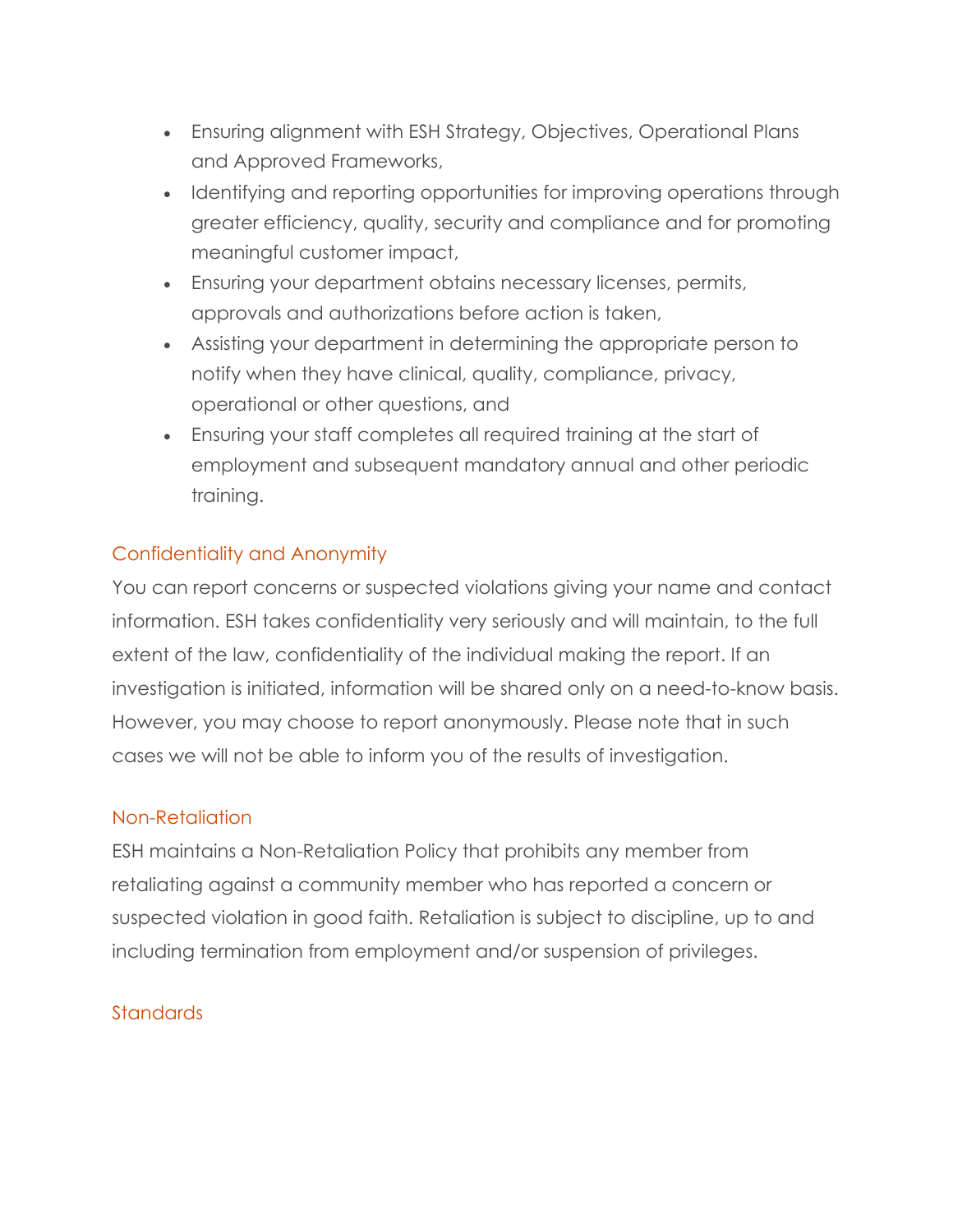We expect our actions to demonstrate our care for our clients, their families and the community as a whole.

We will strive to uphold the below five standards while we fulfill our role at ESH.

## Standard 1 – Quality of Care and Safety

We expect our actions to demonstrate our care for our clients, their families, and the community as a whole. ESH is committed to providing high quality care in a manner that fully complies with all applicable laws, regulations, policies and standards of care.

#### Dignity and Respect

We deliver services with dignity and respect for each person, including the client's family members. We are equitable in our decisions and mindful of their impact on other groups and people.

## **Safety**

We are committed to providing and maintaining a safe, drug-free and healthy working environment for our clients, practitioners, employees and members of the ESH Community.

## Access to Quality Care

We acknowledge that the quality of services provided to our clients is of the utmost importance to us and we will continue to make efforts to enhance the same. We will embody respect, caring, fair-mindedness and thoughtfulness in our actions towards all those we serve, the community and ESH. We will ensure that our interactions with clients, providers, vendors, and other stakeholders continue to maintain professional boundaries so that quality of care and risk management at ESH is not compromised.

We will respect the right of the individuals we serve to make informed decisions and seek their participation in all aspects of treatment. Similarly, we will also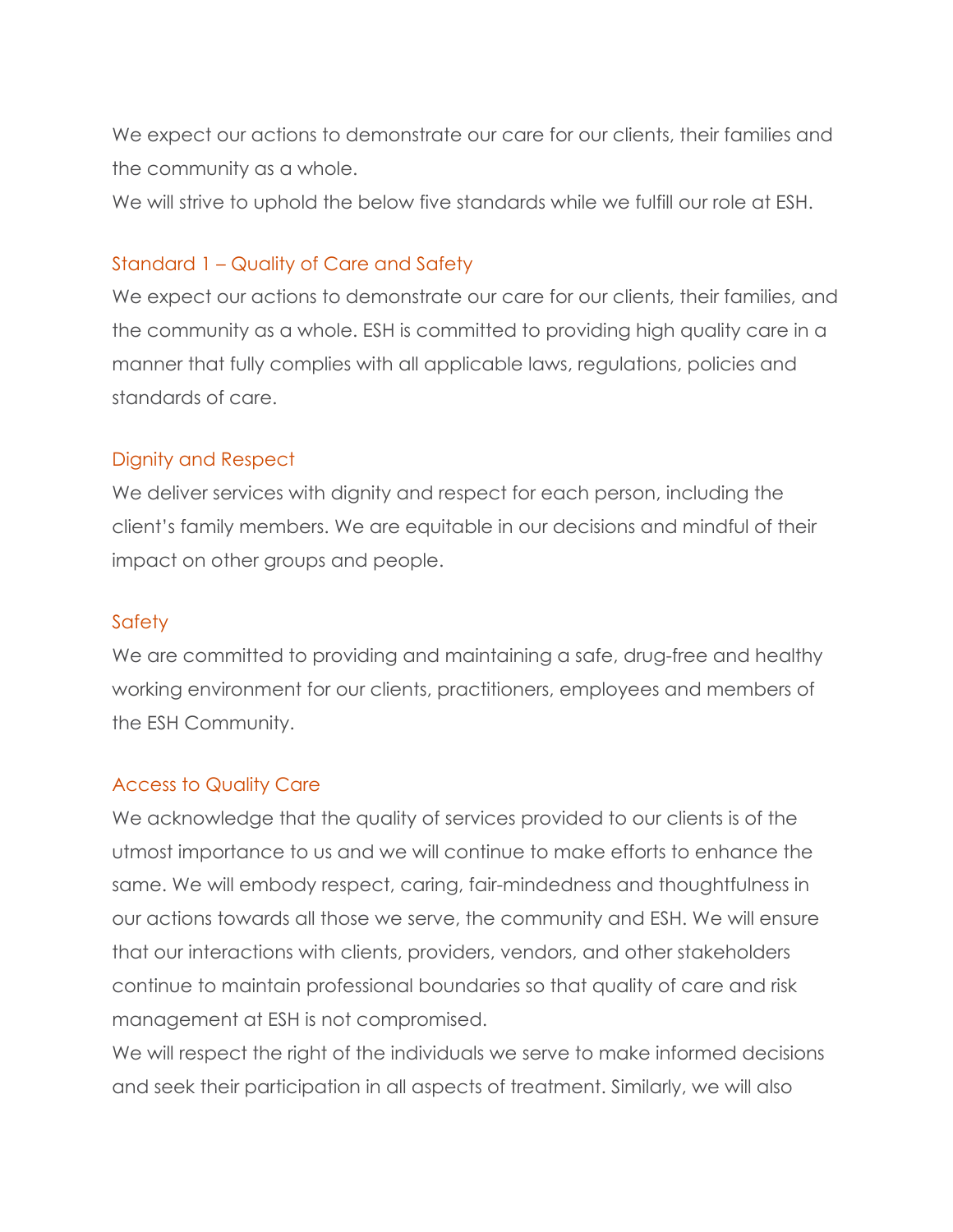respect their right to refuse services and be informed of the consequences of such action.

#### Standard 2 – Privacy and Confidentiality

Privacy and confidentiality is vital to us. We will protect the privacy of our clients, employees and other stakeholders' information, whether written, oral, electronic or image-based, and permit only such disclosures as allowed by applicable law.

## Protected Health Information (PHI)

Our clients and families have trusted us with their sensitive information. We will respect the client's right to privacy and confidentiality. We will safeguard their PHI and request, use, share or disclose only the minimum necessary and on a need-to-know basis.

Protected Health Information (PHI) includes any individually identifiable information that relates to past, present, or future medical behavioral conditions, treatment or payment that may identify a patient of client. It can be found in client records or financial and operational systems.

There are several federal and state laws governing the privacy and security of PHI including the Health Insurance Portability and Accountability Act (HIPAA) and Security Rules.

## Personal Information

We possess personal information such as addresses, salaries, benefits and payments of our clients' families, employees, practitioners, volunteers, interns, students, researchers, board members, donors, consultants and vendors. We should access this information only for the fulfillment of our job requirements. We will protect their privacy and permit disclosures only as mandated by legal obligations.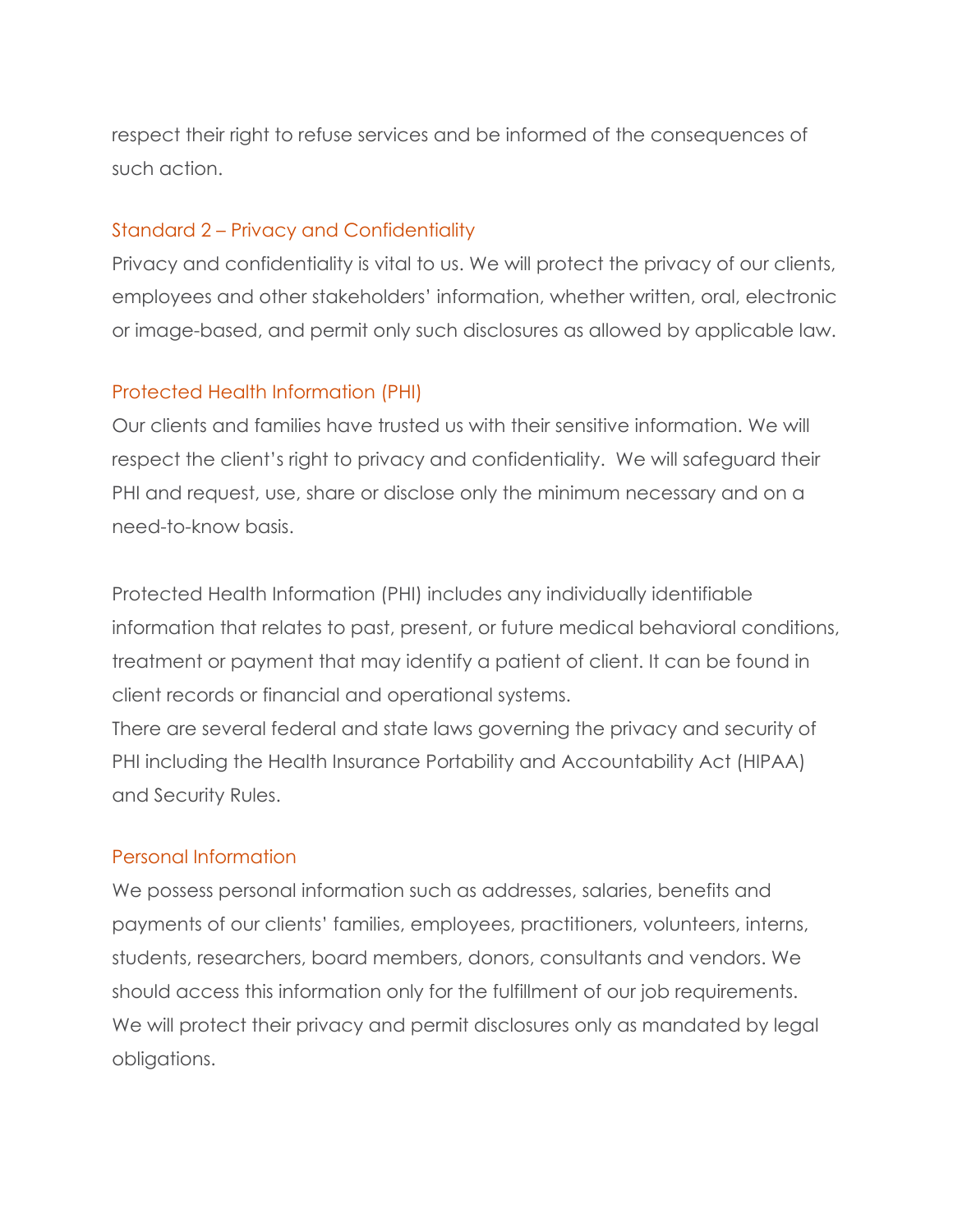## Proprietary Information

We do not reveal confidential information related to ESH's business strategies, objectives and plans, financial transactions and data, software, intellectual property and research data unless it is for a legitimate business reason and to an authorized person.

#### **Security**

We are responsible for ensuring the security of information entrusted to us. We will abide by our security policies and controls to ensure confidentiality. We will access data and facilities using our own log-in credentials, passwords and identification badges.

#### Social Media

ESH respects the rights of its employees and other community members to use blogs and other social media tools as a form of self-expression and communication.

However, we will use all forms of social media appropriately and respectfully and ensure that there is no negative impact on our clients and their families, or on our employees, donors, partners and affiliates (even our competitors) or other community members, or on the business or reputation of ESH.

## Media and Public Relations Policy

ESH community members may not speak to, or provide written comments to, the media on behalf of ESH without formal approval and media training. Requests for comment or opinion should be directed to the Communications Department.

Standard 3 – Personal Conduct and Business Ethics Gifts and Gratuities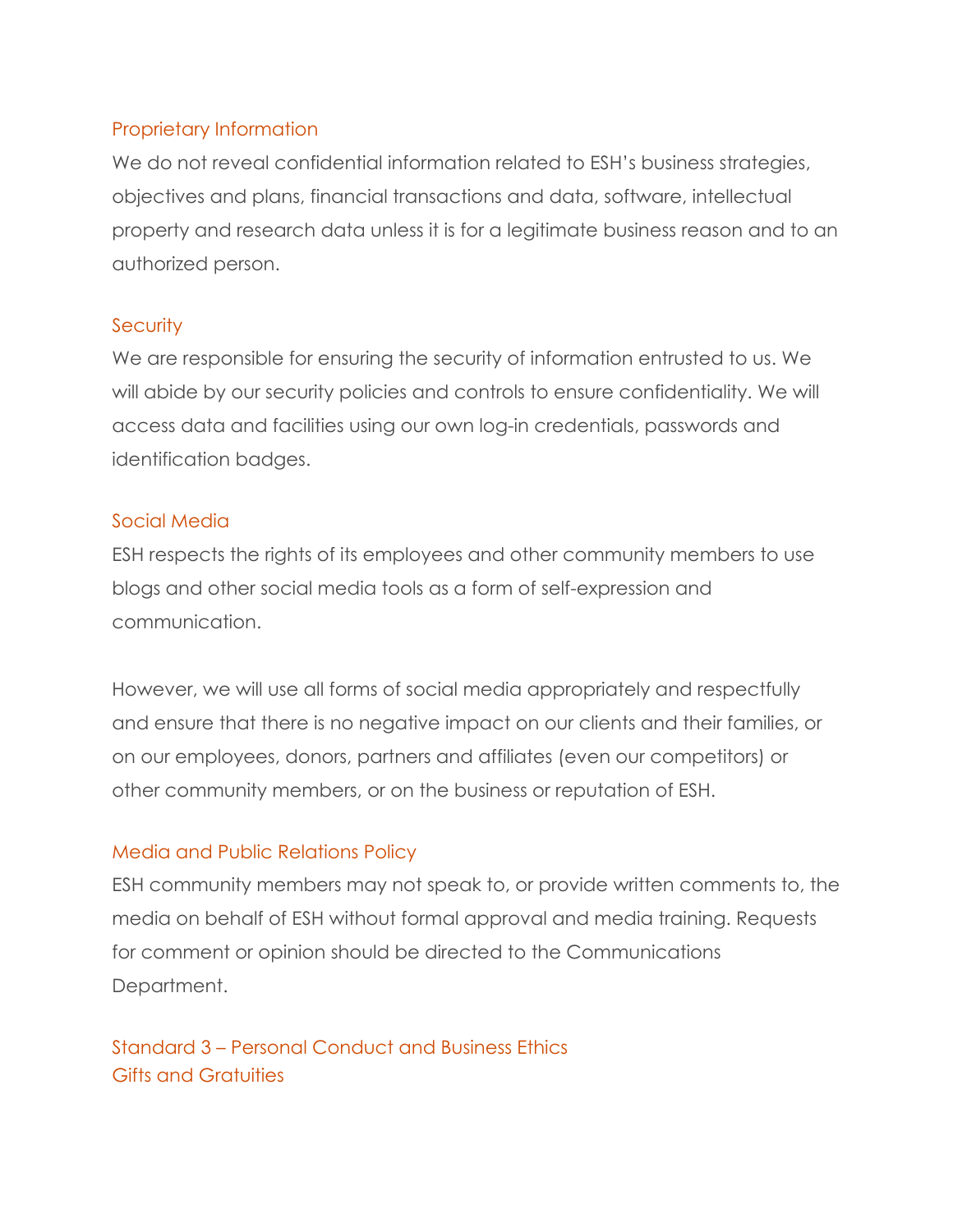Community members of ESH should discourage the acceptance of gifts from clients and business associates. In rare instances, community members may accept gifts which are of nominal value, perishable and are to be shared with office staff, e.g., cakes, brownies, chocolates, flowers, fruits, etc. Gifts of a personal nature are not permitted such as perfume and clothing. Under **no** circumstances will any member accept cash or cash equivalent as gifts, e.g., gift cards, dining vouchers, tickets to sports, golfing or other entertainments, stocks, bonds, etc.

#### Gifts and Business Courtesies from Vendors

Community members of ESH are discouraged from *offering gifts to* or *receiving gifts from* vendors even if such gifts are occasional and of nominal value and perishable. In rare instances, gifts such as cakes, chocolates, flowers, etc. which are to be shared with office staff might be accepted.

Under **no** circumstances, might any community member offer or receive a gift when the intent is to generate business or influence an ESH decision.

#### Conflict of Interest

ESH community members are expected to act at all times in the best interest of the organization, its clients and their families. Employees, volunteers, staff should avoid engaging in outside activities that might compromise or negatively impact their job performance.

A conflict of interest occurs if outside activities or personal interests influence, or appear to influence, the ability to make objective decisions on behalf of ESH. Employees, practitioners, volunteers, interns, students, researchers and board members should disclose any situation where there is an actual conflict, or a potential conflict, to the Compliance and Risk Officer.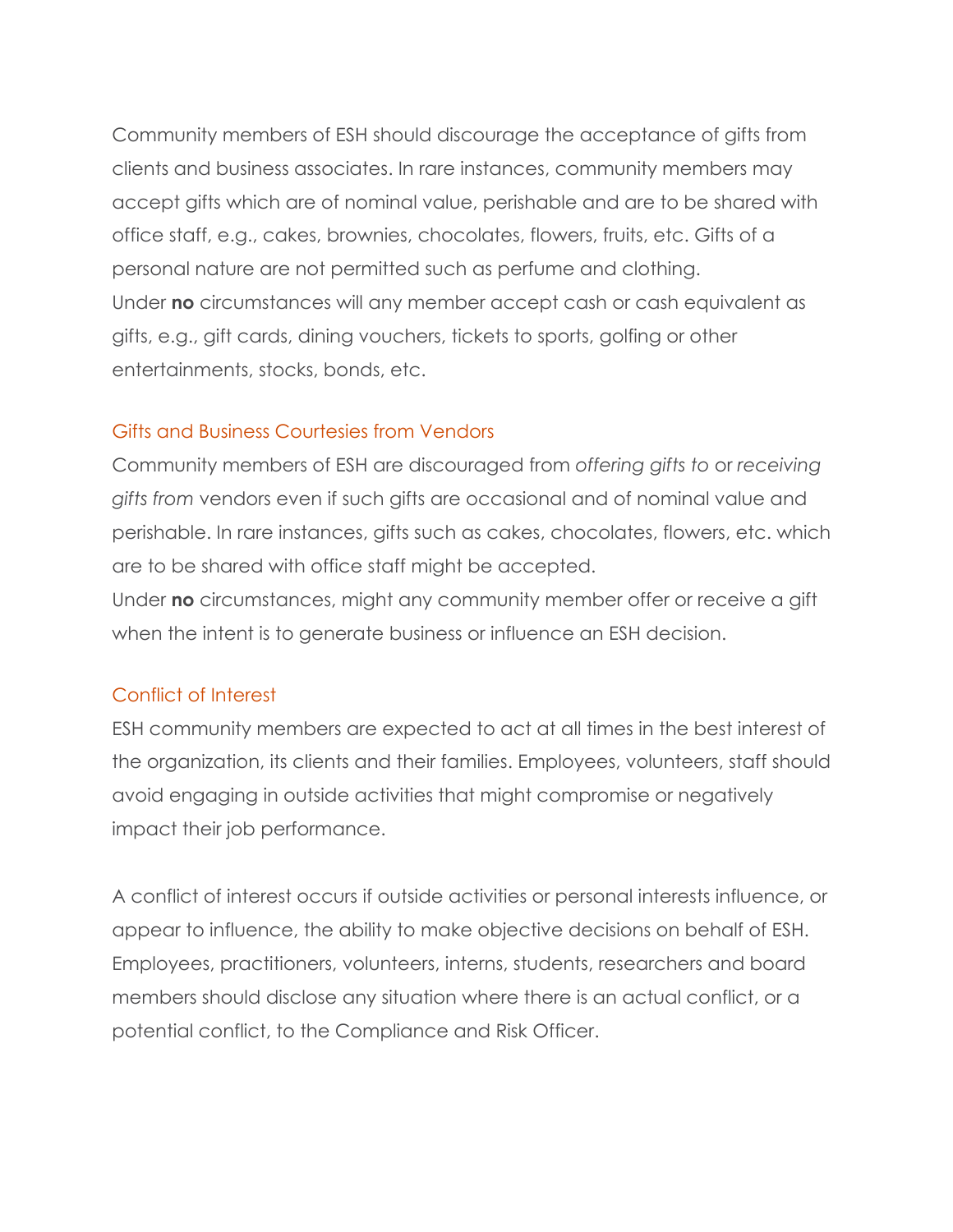We will refrain from personal fundraising (other than fundraising on behalf of ESH) in the workplace.

#### Discrimination, Diversity and Inclusion

We respect diversity within our workplace and promote inclusion. We practice fair and equal treatment of employees, practitioners, volunteers, interns, students, researchers and board members. Vendors and consultants are expected to abide by our standards.

You are expected to report abuse, violence, harassment or intimidation of any kind that you witness or experience in the workplace.

#### **Stewardship**

We will be good stewards of the resources entrusted to our care. We will be respectful of ESH's property, equipment, supplies and assets and will use them judiciously within the scope of our job responsibilities and to further the mission of the organization.

## Duty of Regard

We will ensure that only personnel authorized by policy and agreement bind or commit ESH (including the witnessing of documents) to obligations which align with the mission and vision of the organization.

We will not bring personal property into the workplace that is offensive to others. We will not use ESH electronic mail or other property to convey or communicate inappropriate material.

We will strive to ensure that all promotions and marketing of our services are in accordance with the values of our organization and the Easterseals national brand guidelines while being respectful and sensitive to the needs of our clients and their families and our other stakeholders.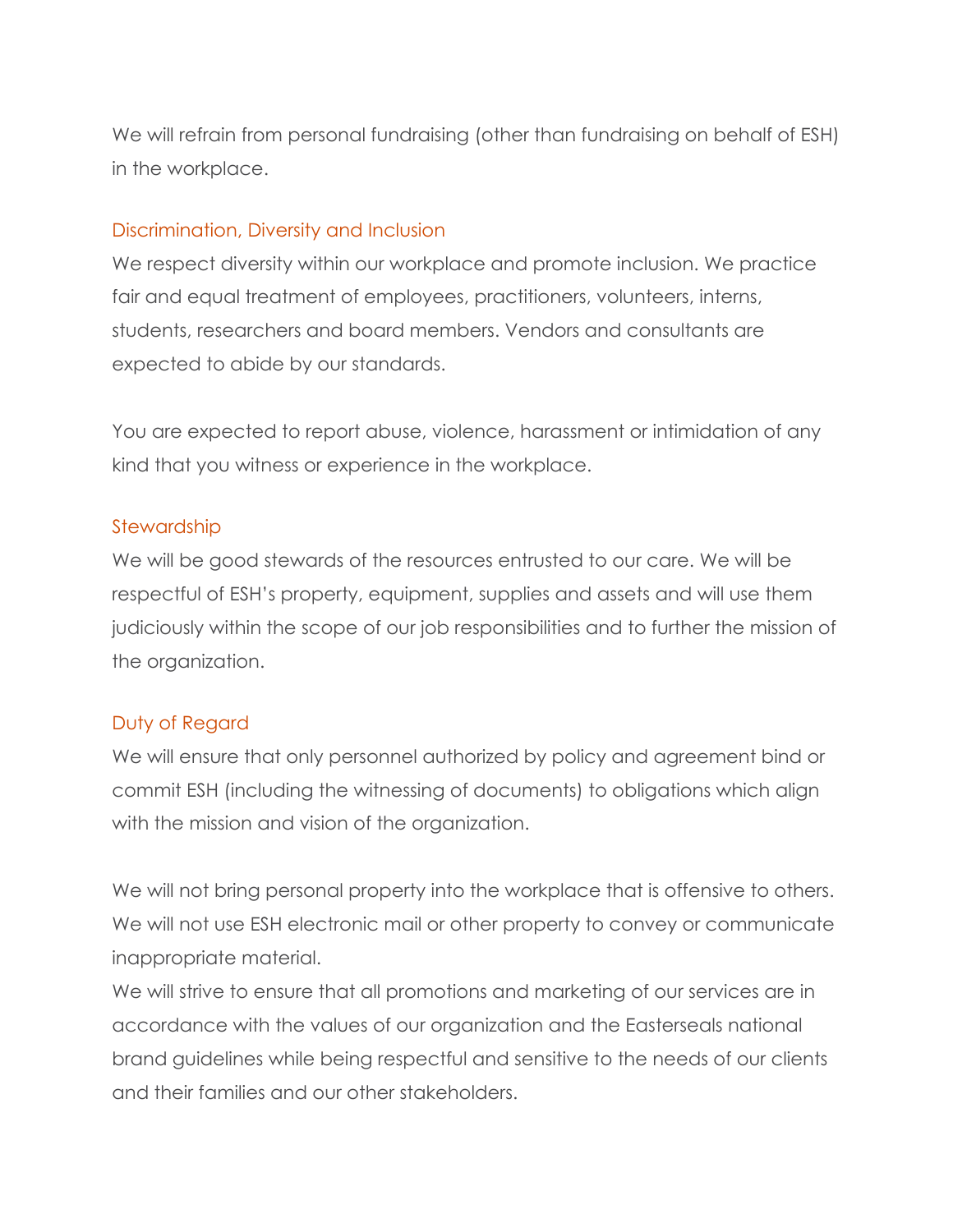#### Standard 4 – Compliance with Laws and Regulations

ESH is a not-for-profit organization in the business of delivering health care services and as such is highly regulated. It behooves each of us to ensure that our professional conduct is in accordance with applicable laws, regulations and policies, especially those relating to the handling of client referrals and placement, billing and payment practices, clinical and payor relationships, vendor contracts, lobbying, environmental health and safety, employment practices, etc.

These laws and regulations are complex; hence, ESH provides regular training and policies. It is your responsibility to ensure that you complete the training required and **refer to policies when the need arises.**

#### Fraud, Waste and Abuse Laws

There are several laws and regulations that apply to the provision of health care services. Some of them describe "fraud, waste and abuse" in detail such as the False Claims Act, the Anti-kickback statute and the Physician Self-referral Law (also called the Stark Law). ESH strives to comply with all applicable laws. Employees should not knowingly submit bills/claims that they believe to be inaccurate or improperly coded. Nor should they ignore the knowledge that a claim is false. All bills/claims should be well-supported by internal documentation.

Moreover, we should only employ individuals, and hire contractors, who have not been excluded from participation in federal and state health care programs.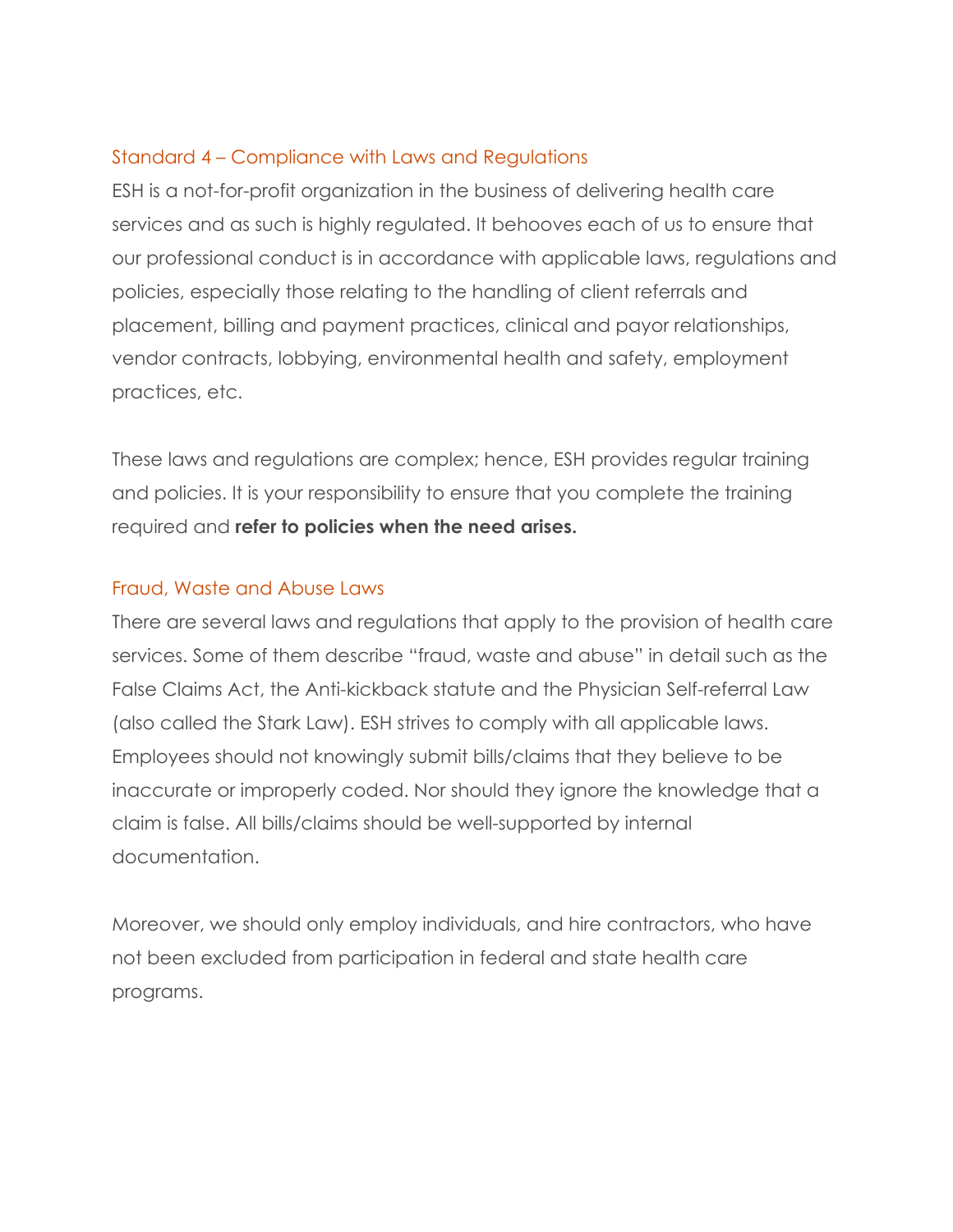We are committed to using the funds, time and other resources of the organization in a judicious manner without leading to waste and in accordance with achieving the organization's mission.

#### Environmental Safety

We will endeavor together to provide and maintain a safe, drug-free and healthy working environment for our clients and their families, employees and other community members. We will operate and maintain equipment, facilities and processes in a safe manner.

## Cooperation with Government Investigations

We will respectfully cooperate with all government auditors and investigators. You should immediately bring any requests for information, which may include audit requests, search warrants, subpoenas, civil investigative demands, and similar to the attention of your Supervisor or to Quality or the Office of Risk Management (ORM).

## Tax Exempt Designation

ESH enjoys the designation of a tax-exempt organization under Section 501 (c) (3) of the Internal Revenue Code operated for charitable purposes. To ensure that ESH does not lose its tax-exempt designation, community members should ensure they contract to only pay fair market value for goods and services, not engage in activities for the benefit of private interests nor engage in substantial political or legislative, i.e., lobbying activities.

In situations where ESH community members participate in political affairs, it is required that they make clear that they are acting as private citizens and not on behalf of ESH. If the community member chooses to contribute to a political campaign, it should be as an individual and not as an ESH representative.